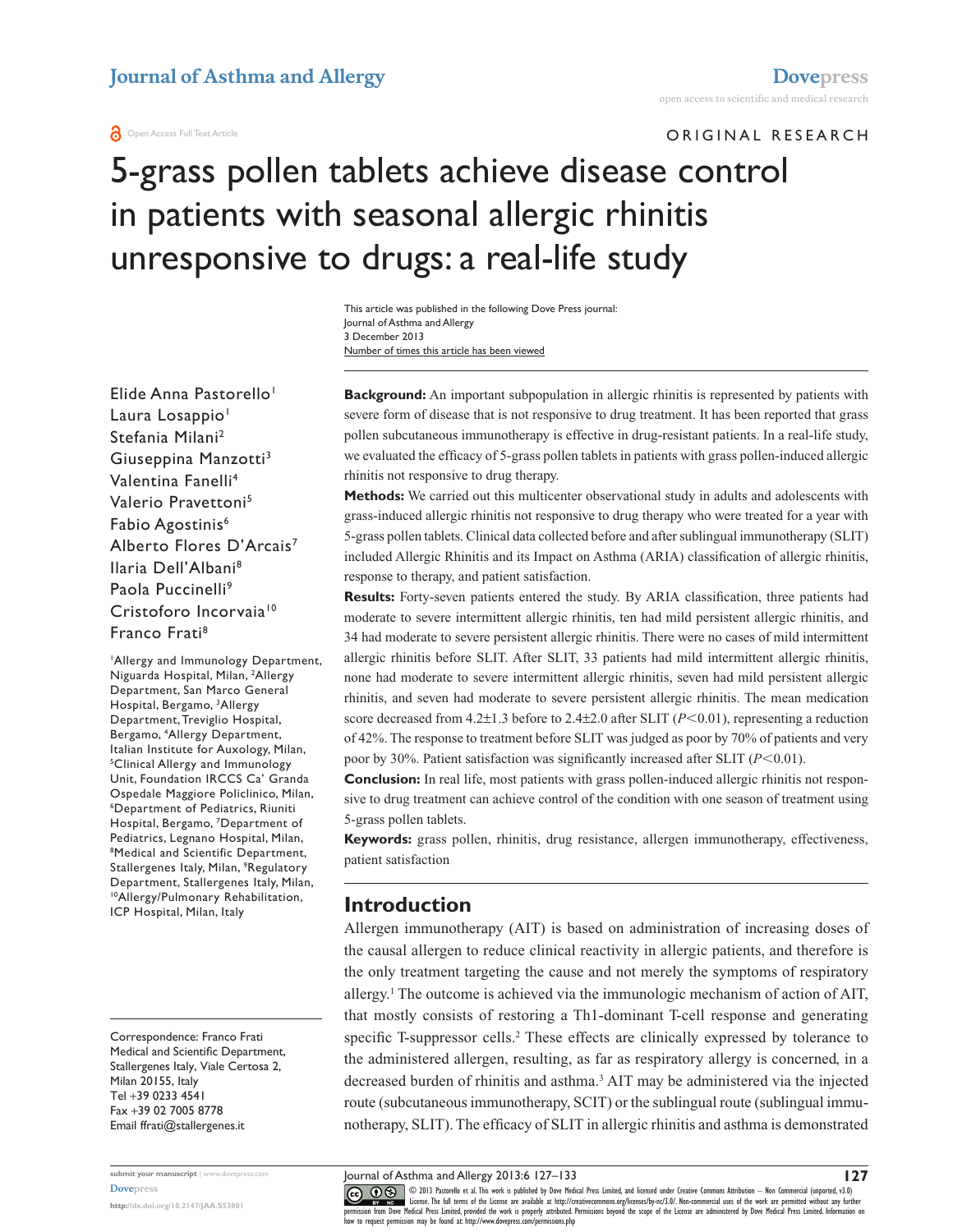by a number of meta-analyses, $4-10$  including subpopulations such as children,<sup>5,7</sup> patients specifically evaluated for asthma,<sup>6</sup> and patients treated with particular allergens such as the house dust mite<sup>9</sup> or grass pollen.<sup>10</sup> Another important subpopulation is represented by patients inadequately controlled on drug treatment, who have severe symptoms during the pollen season and consequently a high burden of disease and high economic costs.<sup>11</sup>

Frew et al were the first to show that one season of SCIT was significantly more effective than placebo with regard to symptoms and medication scores in patients with grass pollen-induced rhinoconjunctivitis who had had an unsatisfactory response to standard drug treatment.<sup>12</sup> In their study, two maintenance doses of 10,000 and 100,000 standardized quality (SQ) units were used, with higher efficacy but also lower tolerability using the higher dose. It is well known that SLIT is significantly better tolerated than SCIT, but no trials are available showing that SLIT is effective in patients not adequately controlled by drugs. A recent post hoc analysis of published studies using 5-grass pollen tablets showed that better clinical efficacy was achieved by immunotherapy in patients with more severe allergic rhinitis, although it was not reported if these patients were unresponsive to drugs.<sup>13</sup> In a real-life study, we evaluated the efficacy of SLIT using 5-grass pollen tablets in patients poorly responsive to drug treatment.

# **Materials and methods Patients**

Seven allergy centers in Italy, namely Niguarda Hospital (Milan), San Marco General Hospital (Bergamo), Treviglio Hospital (Bergamo), Italian Institute for Auxology (Milan), Maggiore General Hospital (Milan), Riuniti Hospital (Bergamo), and Legnano Hospital (Milan) participated in this study. Male and female subjects aged 12–45 years with seasonal allergic rhinitis were included. For inclusion, patients had to have had symptoms of rhinitis during the grass pollen season (from mid April to end of June) for at least 2 consecutive years, an unsatisfactory response to drug treatment in the previous season, as assessed by the patients themselves using a specific questionnaire, and a positive skin prick test with grass pollen extracts. Allergic rhinitis was classified according to Allergic Rhinitis and its Impact on Asthma (ARIA) guidelines.<sup>3</sup> The main exclusion criteria were allergic rhinoconjunctivitis caused by cosensitization and likely to influence symptoms during the study, previous AIT, and the usual contraindications to AIT.<sup>14</sup>

**[Dovepress](www.dovepress.com)** 

This multicenter observational study, known as ORS (Oralair® Rhinitis Solution, Stallergenes, Antony, France) was conducted in two phases: at the end of the 2010 pollen season, the investigators identified patients with allergic rhinitis unresponsive to drug therapy (retrospective phase); and during the 2011 pollen season collected clinical data from these patients, who were treated preseasonally and coseasonally with 5-grass pollen tablets (prospective phase). Medication scores in the two seasons were calculated by attributing a score of 3 to topical steroids, a score of 2 to oral antihistamines or antileukotrienes, and a score of 1 to topical antihistamines or nasal decongestants.

The primary objective of the study was to investigate the effectiveness of first-year SLIT treatment in patients with allergic rhinitis unresponsive to drug treatment. The secondary objectives were to assess use of rescue medication, the presence of comorbidities, and patient satisfaction, measured using a visual analog scale that has been proven to be a valid tool in evaluating allergic rhinitis,<sup>15</sup> in particular for patient satisfaction.16 Using the visual analog scale, patients assessed their level of satisfaction by indicating a position along a continuous line between two points from 0 (very dissatisfied) to 10 (very satisfied).

For data collection, we used a paper case report form recording the ARIA classification of allergic rhinitis,<sup>3</sup> onset of symptoms, clinically relevant allergen(s), comorbidities, response to therapy, and patient satisfaction.

Written informed consent was obtained before entering the study, and in the case of minors was obtained from next of kin, caregivers, or guardians. The study was conducted in accordance with good clinical practice guidelines. The ethics committees at each of the participating sites approved the study, ie, the ethics committees of Niguarda Hospital (Milan), San Marco General Hospital (Bergamo), Treviglio Hospital (Bergamo), Italian Institute for Auxology (Milan), Maggiore General Hospital (Milan), Riuniti Hospital (Bergamo), and Legnano Hospital (Milan).

### Immunotherapy

SLIT was performed using a preparation of 5-grass pollen in tablets (Oralair®; Stallergenes S.A., Antony, France), the characteristics of which have already been reported.17 Briefly, the preparation contains a mixture of *Phleum pratense, Dactylis glomerata, Anthoxanthum odoratum, Lolium perenne*, and *Poa pratensis*, covering the immunoglobulin E sensitization profiles of grass-allergic patients in the Mediterranean area.18 Each tablet was taken sublingually once daily in the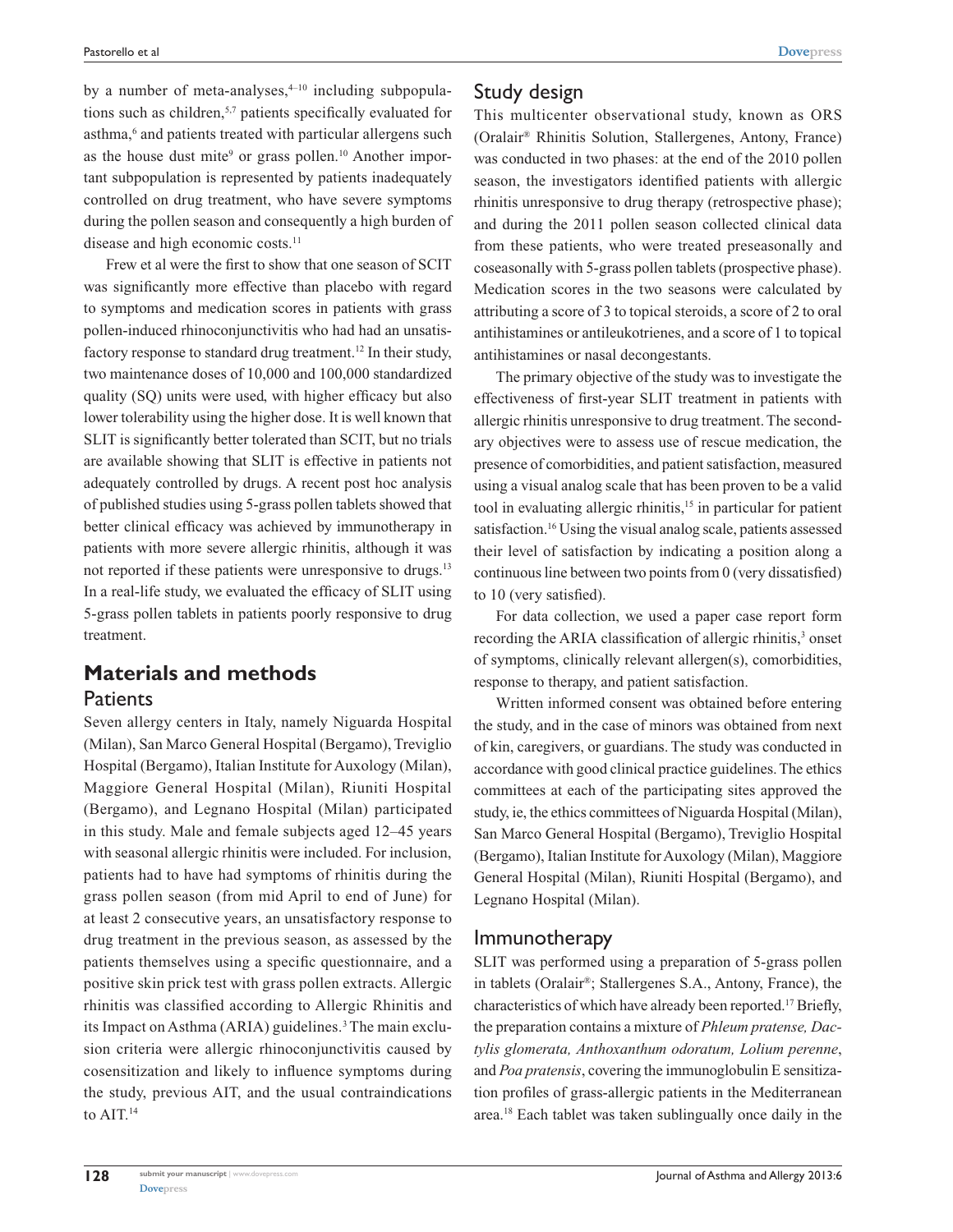morning before breakfast and was kept under the tongue until complete dissolution before swallowing. It was administered according to a pre-coseasonal schedule of SLIT, ie, started 4 months before the expected start of the grass pollen season and stopped at the end of the pollen season, for an overall duration of 6 months. Any local or systemic adverse effects of SLIT were to be recorded by the patients.

#### Statistical analysis

A central organization (IBIS Informatica, Milan, Italy) undertook the data entry and statistical analysis. Nominal and discrete parameters were reported as contingency tables (frequency and percentage). McNemar's test was used to compare the two pollen seasons (2010 versus 2011). Continuous parameters were reported as the frequency, mean, standard deviation, median, first and third quartile, and minimum and maximum. Comparison of the two pollen seasons was performed using the Student's *t*-test for paired data, and the difference between seasons was reported with the related 95% confidence interval. Inferential tests were evaluated at a 5% level of significance. Statistical analysis was carried out using BMDP Dynamic 2009 version 8.2 software (BMDP Statistical Software, Inc., Los Angeles, CA, USA).

#### **Results**

Forty-seven patients of mean age 25.7 years were included in the study, comprising 23 males and 24 females, with 38 adults and nine adolescents. Allergic rhinitis had been

present for 12±8.5 years in the adults and for 5.5±4.2 years in the adolescents. Of the 47 patients, at inclusion in 2010, none (0%) reported mild intermittent allergic rhinitis, three (6.4%) had moderate to severe intermittent allergic rhinitis, ten (21.3%) had mild persistent allergic rhinitis, and 34 (72.3%) had moderate to severe persistent allergic rhinitis. The response to symptomatic treatment was judged as poor by 33 patients (70.2%) and very poor by 14 patients (29.8%). During the 2011 grass pollen season, after treatment with 5-grass pollen tablets, 33 patients (79.2%) reported mild intermittent allergic rhinitis, none (0%) had moderate to severe intermittent allergic rhinitis, seven (14.9%) had mild persistent allergic rhinitis, and seven (14.9%) had moderate to severe persistent allergic rhinitis.

Comparing the two seasons, 31 patients classified as having mild or moderate to severe persistent disease when treated with symptomatic drugs changed to mild intermittent allergic rhinitis when treated with 5-grass pollen tablets  $(P<0.01)$ . Figure 1 shows the changes in ARIA classification for the two seasons. All patients were sensitized to grass pollen. Among the adolescents, six were monosensitized and three were also sensitized to the house dust mite. Adults showed a number of other sensitizations, ie, house dust mite in 11 patients, olive pollen in seven, birch pollen in six, cypress pollen in four, Parietaria pollen in four, and ragweed pollen in three patients.

Table 1 shows the comorbidities reported by patients, the most common being conjunctivitis and asthma. The mean medication score changed from 4.2±1.3 before to 2.4±2.0



**Figure 1** ARIA classification of allergic rhinitis before and after treatment with 5-grass pollen tablets. **Abbreviations:** ARIA, Allergic Rhinitis and its Impact on Asthma; SLIT, sublingual immunotherapy.

**129**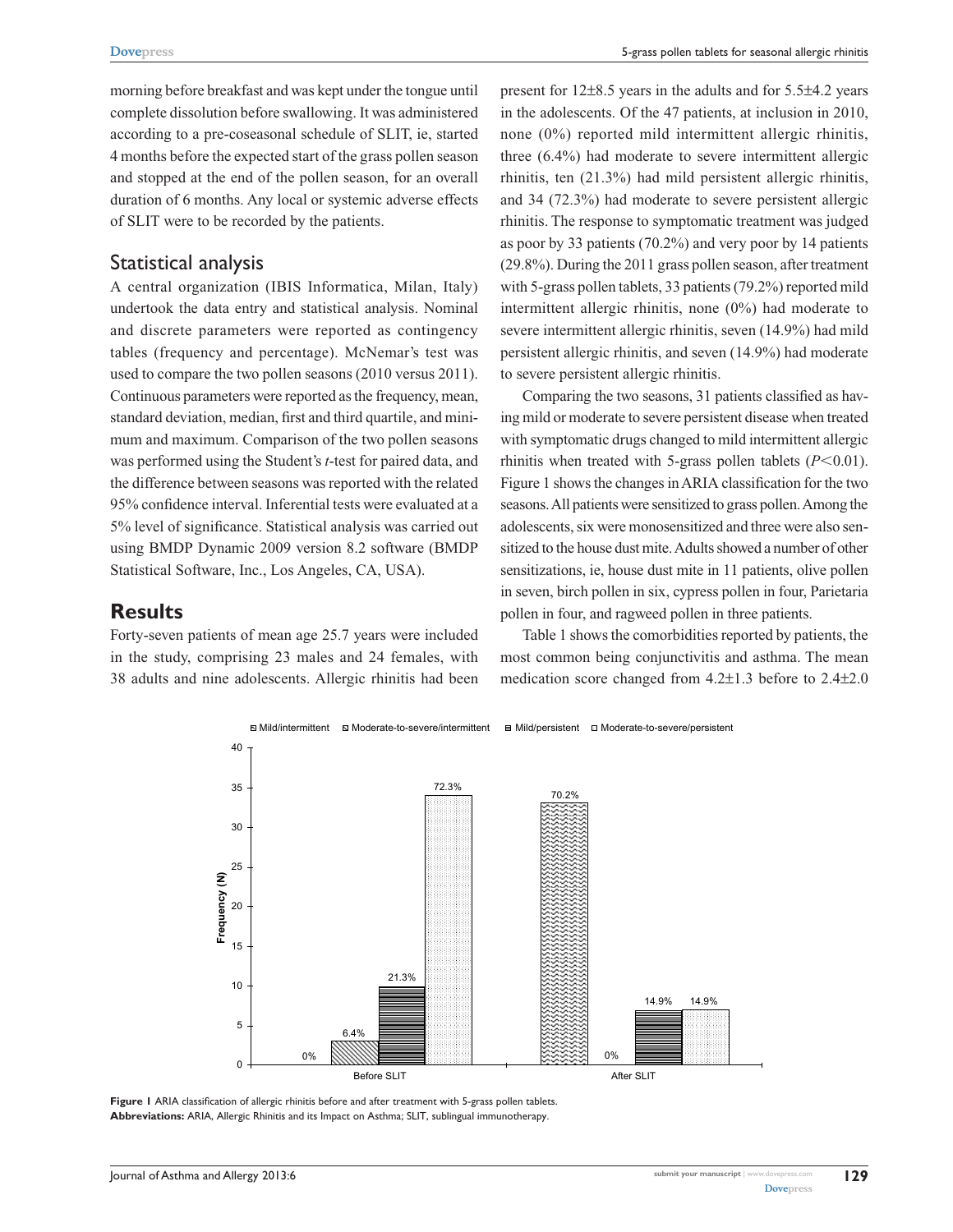**Table 1** Assessment of comorbidities in study population

| <b>Comorbidity</b>    | <b>Adults</b><br>$(n=38)$<br>$n$ (%) | <b>Adolescents</b><br>$(n=9)$<br>$n$ (%) | Total<br>(n=47)<br>n (%) |
|-----------------------|--------------------------------------|------------------------------------------|--------------------------|
|                       |                                      |                                          |                          |
| Conjunctivitis        | 26 (68.4)                            | 8(88.9)                                  | 34 (72.3)                |
| Asthma                | 19(50.0)                             | 0(0.0)                                   | 19(40.4)                 |
| Turbinate hypertrophy | 2(5.3)                               | 0(0.0)                                   | 2(4.3)                   |
| Polyposis             | 0(0.0)                               | 0(0.0)                                   | 0(0.0)                   |
| Sleep disturbance     | 0(0.0)                               | 0(0.0)                                   | 0(0.0)                   |
| Others                | 4(10.5)                              | 0(0.0)                                   | 4(8.5)                   |

after SLIT  $(P<0.01)$ , representing a decrease of 42% (Figure 2). Twelve patients did not use any rescue medication during treatment with SLIT. In particular, a significant decrease was found in the use of oral antihistamines (46.8%) and nasal decongestants (21.3%). Also, concerning the consumption of drugs for asthma, a decrease, albeit not significant, was found, corresponding to 6.4% for both β2-agonists and inhaled corticosteroids. The mean visual analog score for patient satisfaction increased from 3±1.3 before to 8.7±1.3 after SLIT, indicating a significant improvement  $(P<0.01$ , Figure 3).

## **Discussion**

Patients with severe allergic rhinitis warrant particular attention. A definition of severe chronic upper airway disease has been introduced to identify those patients whose symptoms are inadequately controlled despite adequate pharmacologic treatment based on guidelines, and thus have impaired quality of life, social functioning, sleep, and school/ work performance.<sup>19</sup> A recent reappraisal of the current status of knowledge on severe chronic upper airway disease listed a need for "… defining success of medical treatment including immunotherapy in terms of control in allergic rhinitis".20 However, thus far, only one study has addressed this issue. In a large study of patients with grass pollen-induced allergic rhinitis not controlled by standard drug treatment, 203 were randomized to maintenance with 100,000 SQ units, 104 to 10,000 SQ units, and 103 to placebo, with both active treatments being significantly more efficacious than placebo. The 100,000 SQ unit regimen was more effective, but the 10,000 SQ unit regimen caused fewer side effects.12 It is surprising that no other study has been done in this area, either with SCIT or SLIT, that has the advantage of being much better tolerated.<sup>21</sup> In addition, SLIT meets the requirements for use as treatment for pollen-allergic patients because it has the highest evidence of efficacy as demonstrated by meta-analyses<sup>4-8,10</sup> and offers benefit over SCIT in terms of compliance and pharmacoeconomic aspects.<sup>22</sup>

In a real-life study, we sought to assess the effectiveness of SLIT in the form of the 5-grass pollen preparation in drugresistant patients, given that this therapy has already been demonstrated to be effective and safe in both adults<sup>17</sup> and children.23 The 5-grass pollen tablets were prescribed after



**Figure 2** Medication score before and after treatment with 5-grass pollen tablets. The medication score in the 2011 pollen season was significantly lower than in the 2010 pollen season (mean difference −1.8, 95% confidence interval −2.1 to −1.5, *P*<0.01). **Abbreviation:** SLIT, sublingual immunotherapy.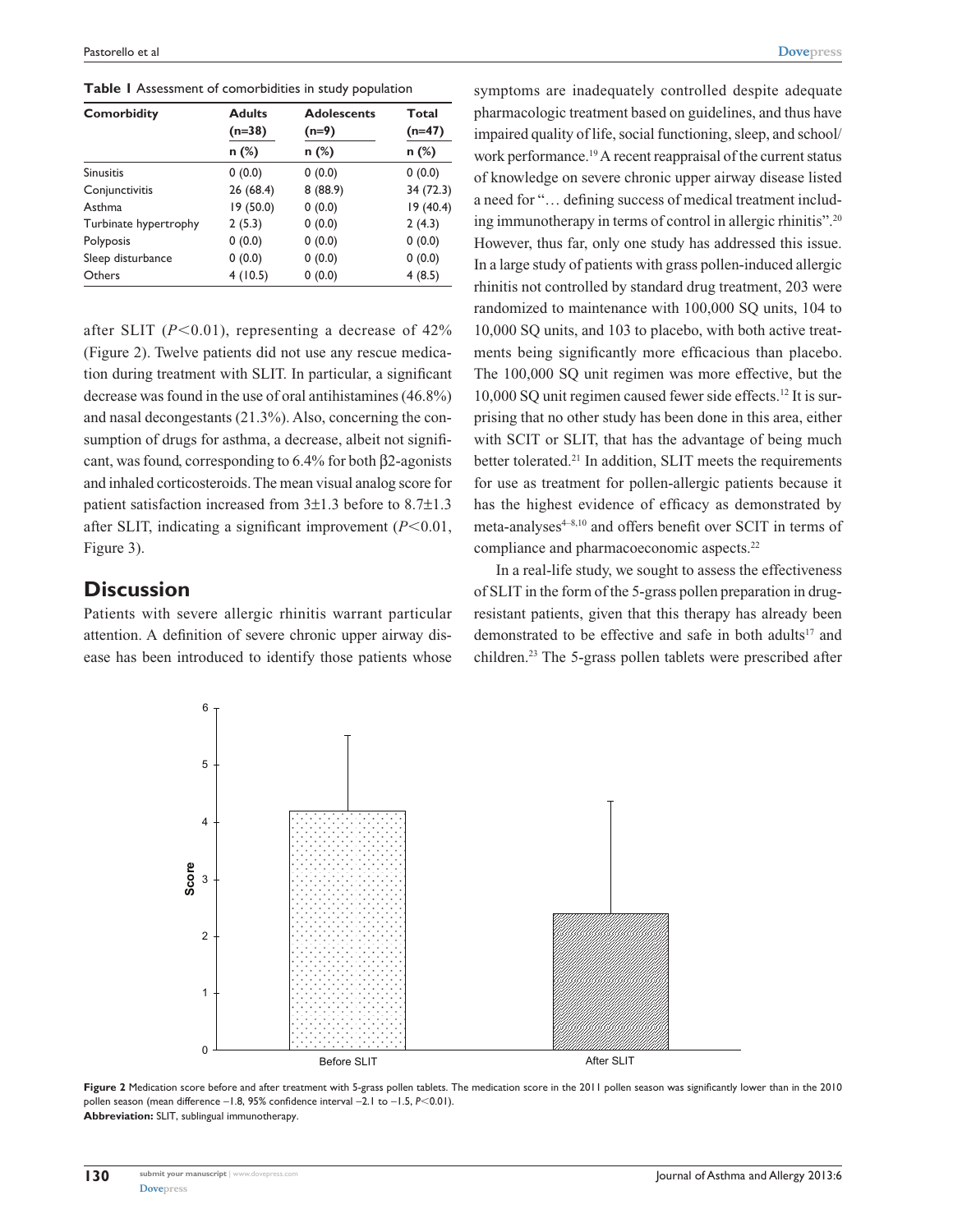

Figure 3 Patient satisfaction before and after treatment with 5-grass pollen tablets. Patient satisfaction in 2011 pollen season was significantly higher than in the 2010 pollen season (mean difference −5.72, 95% confidence interval −6.33 to −5.12, *P*<0.01). **Abbreviation:** SLIT, sublingual immunotherapy.

a pollen season in which standard drug treatment, ie, antihistamines, nasal corticosteroids, and nasal decongestants, had been ineffective. Following 5-grass pollen therapy, the clinical stage of allergic rhinitis, as defined by ARIA classification, was overturned. The number of patients with mild intermittent allergic rhinitis increased from 0 to 33, while the number of patients with moderate to severe persistent allergic rhinitis decreased from 34 to 7, ie, the severity of symptoms was reversed. Mean medication scores decreased significantly from 4.2±1.3 before to 2.4±2.0 after SLIT. This finding indicates that 5-grass pollen tablets are able to achieve clinical control of allergic rhinitis in patients unresponsive to drugs, as previously demonstrated for SCIT.<sup>12</sup> Asthma was not a major issue for our patients, but a decrease in use of bronchodilators and inhaled corticosteroids was found with SLIT. This is not unexpected, given the strong relationship between allergic rhinitis and asthma.<sup>3</sup> As far as factors related to failure of antiallergic drugs are concerned, a recent paper on severe chronic upper airway disease suggested a number of disease-related, patient-related, and treatment-related factors.<sup>20</sup> Among them, comorbidities, such as chronic sinusitis, and adherence to medical treatment seem particularly important. We can exclude a role for comorbidity in our population, because no patient reported sinusitis. On the other hand, it is well known that adherence is a major problem in treating allergic rhinitis.<sup>24,25</sup>

The patients in our study reported having been adherent with their prescribed drug treatment, but no stringent method of control, such as counting the assumed drug doses or frequent phone calls, was used. In any case, it is unlikely that patients with symptoms unresponsive to drugs, ie, the type of population we targeted, use less than the optimal dose recommended by their physicians. In fact, in a recent Italian survey of 1,379 patients with allergic rhinitis undertaken by 107 general practitioners, adherence with ARIA guidelines was evaluated according to severity classification, and adherence was observed to increase according to the severity of the condition. In particular, adherence was satisfactory in patients with moderate to severe persistent allergic rhinitis, with a rate of 89% for those with allergic rhinitis alone and 95% for those with allergic rhinitis and asthma. The authors concluded that adherence to ARIA guidelines is satisfactory only in patients with more severe disease.26

It is of particular interest to focus on the relevance of drug resistance in patients with allergic rhinitis. To the best of our knowledge, only one study that included an epidemiologic assessment is available, and showed that 111 (13.9%) of 796 patients had uncontrolled allergic rhinitis after treatment. The evaluation included a number of parameters, including total symptom scores for rhinitis, a visual analog scale, the Rhinoconjunctivitis Quality of Life Questionnaire, and the Allergy-specific Work Productivity and Impairment Questionnaire. A cluster-randomized trial model was used to mimic real life, with no exclusion of patients at randomization, so as to include the broad range of patients regularly seen by physicians.<sup>27</sup>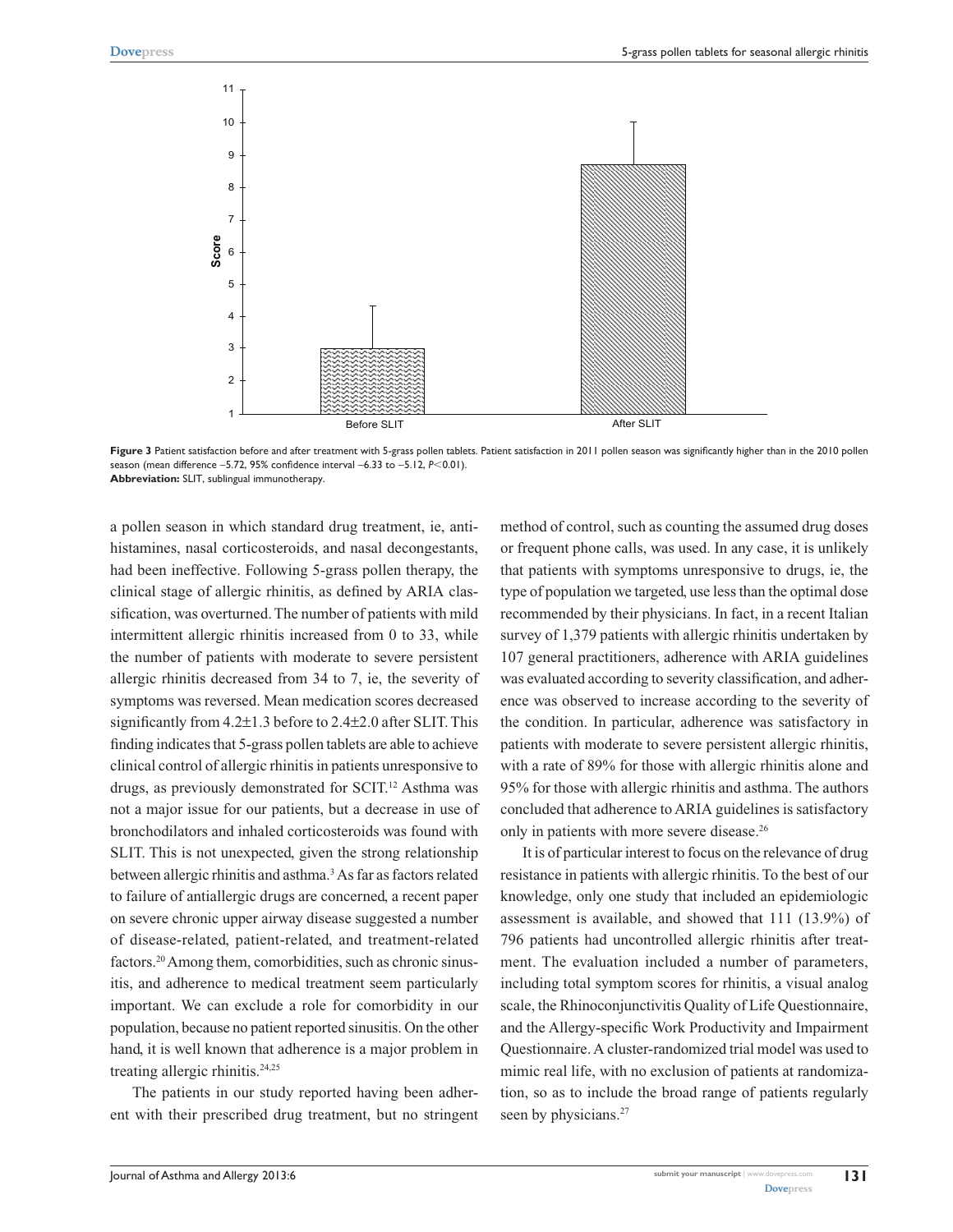Concerning patient satisfaction with treatment, it is reasonable to assume that this is related to clinical outcome. Recent studies have investigated patient satisfaction with treatment for allergic rhinitis and allergic asthma. In a survey conducted in 21 allergy centers in Italy, only 33.5% of patients with allergic rhinitis and 40.7% of patients with asthma were satisfied with their symptomatic treatment. The main factors associated with treatment dissatisfaction were female gender, comorbidity, and the severity of symptoms of allergic rhinitis and asthma.28 Similar results were reported in a survey of more than 5,000 patients in Europe, with one third being dissatisfied with the treatment prescribed.<sup>29</sup> In our study, all patients were dissatisfied with their medical treatment because nonresponsiveness to drugs was an inclusion criterion. However, the level of satisfaction, as measured by the visual analog scale, was very low with drugs but increased significantly with SLIT.

# **Conclusion**

In the present real-life study, we found that most patients with grass pollen-induced allergic rhinitis who did not respond to drug treatment achieved control of their allergic rhinitis using pre-coseasonal treatment with 5-grass pollen tablets during a one-year period. This finding now needs to be confirmed by randomized controlled trials targeting this important subpopulation of patients with allergic rhinitis.

# **Disclosure**

FF, IDA, and PP are employees of Stallergenes Italy. CI is a scientific consultant for Stallergenes Italy. The other authors have no conflicts of interest that are directly relevant to the content of this study.

#### **References**

- 1. Calderon MA, Casale TB, Togias A, Bousquet J, Durham SR, Demoly P. Allergen-specific immunotherapy for respiratory allergies: from meta-analysis to registration and beyond. *J Allergy Clin Immunol*. 2011;127(1):30–38.
- 2. Jutel M, Akdis CA. Immunological mechanisms of allergen-specific immunotherapy. *Allergy*. 2011;66(6):725–732.
- 3. Bousquet J, Khaltaev N, Cruz AA, et al. Allergic Rhinitis and its Impact on Asthma (ARIA) 2008 update (in collaboration with the World Health Organization, GA(2)LEN and AllerGen). *Allergy*. 2008;63 Suppl 86: 8–160.
- 4. Wilson DR, Torres-Lima M, Durham S. Sublingual immunotherapy for allergic rhinitis: systematic review and meta-analysis. *Allergy*. 2005;60(1):4–12.
- 5. Olaguibel JM, Alvarez Puebla MJ. Efficacy of sublingual allergen vaccination for respiratory allergy in children. Conclusions from one meta-analysis. *J Investig Allergol Clin Immunol*. 2005;15(1):9–16.
- 6. Penagos M, Passalacqua G, Compalati E, et al. Meta-analysis of the efficacy of sublingual immunotherapy in the treatment of allergic asthma in pediatric patients, 3 to 18 years of age. *Chest*. 2008;133(3): 599–609.
- 7. Penagos M, Compalati E, Tarantini F, et al. Efficacy of sublingual immunotherapy in the treatment of allergic rhinitis in pediatric patients 3–18 years of age: a meta analysis of randomized placebo-controlled, double blind trials. *Ann Allergy Asthma Immunol*. 2006;97(2): 141–148.
- 8. Radulovic S, Calderon MA, Wilson D, Durham S. Sublingual immunotherapy for allergic rhinitis. *Cochrane Database Syst Rev*. 2010;12:CD002893.
- 9. Compalati E, Passalacqua G, Bonini M, Canonica GW. The efficacy of sublingual immunotherapy for house dust mites respiratory allergy: results of a GA2LEN meta-analysis. *Allergy*. 2009;64(11): 1570–1579.
- 10. Di Bona D, Plaia A, Scafidi V, Leto-Barone MS, Di Lorenzo G. Efficacy of sublingual immunotherapy with grass allergens for seasonal allergic rhinitis: a systematic review and meta-analysis. *J Allergy Clin Immunol*. 2010;126(3):558–566.
- 11. Ruggeri M, Oradei M, Frati F, et al. Economic evaluation of 5-grass pollen tablets versus placebo in the treatment of allergic rhinitis in adults. *Clin Drug Investig*. 2013;33(5):343–349.
- 12. Frew AJ, Powell RJ, Corrigan CJ, Durham SR; UK Immunotherapy Study Group. Efficacy and safety of specific immunotherapy with SQ allergen extract in treatment-resistant seasonal allergic rhinoconjunctivitis. *J Allergy Clin Immunol*. 2006;117(2):319–325.
- 13. Howarth P, Malling HJ, Molimard M, Devillier P. Analysis of allergen immunotherapy studies shows increased clinical efficacy in highly symptomatic patients. *Allergy*. 2012;67(3):321–327.
- 14. Bousquet J, Lockey R, Malling HJ. Allergen immunotherapy: therapeutic vaccines for allergic diseases. A WHO position paper. *J Allergy Clin Immunol*. 1998;102(4 Pt 1):558–562.
- 15. Demoly P, Bousquet PJ, Mesbah K, Bousquet J, Devillier P. Visual analogue scale in patients treated for allergic rhinitis: an observational prospective study in primary care, asthma and rhinitis. *Clin Exp Allergy*. 2013;43(8):881–888.
- 16. Baiardini I, Puggioni F, Menoni S, et al. Patient knowledge, perceptions, expectations and satisfaction on allergen-specific immunotherapy: a survey. *Respir Med*. 2013;107(3):361–367.
- 17. Didier A, Malling HJ, Worm M, et al. Optimal dose, efficacy, and safety of once daily sublingual immunotherapy with a 5-grass pollen tablet for seasonal allergic rhinitis. *J Allergy Clin Immunol*. 2007;120(6): 1338–1345.
- 18. Marcucci F, Sensi L, Di Cara G, et al. Which allergen extract for grass pollen immunotherapy? An in vitro study. *Immunol Invest*. 2010;39(6): 635–644.
- 19. Bousquet J, Bachert C, Canonica GW, et al. Unmet needs in severe chronic upper airway disease (SCUAD). *J Allergy Clin Immunol*. 2009;124(3):428–433.
- 20. Hellings PW, Fokkens WJ, Akdis C, et al. Uncontrolled allergic rhinitis and chronic rhinosinusitis: where do we stand today? *Allergy*. 2013;68(1):1–7.
- 21. Gidaro GB, Marcucci F, Sensi L, Incorvaia C, Frati F, Ciprandi G. The safety of sublingual-swallow immunotherapy: an analysis of published studies. *Clin Exp Allergy*. 2005;35(5):565–571.
- 22. Incorvaia C, Masieri S, Scurati S, Soffia S, Puccinelli P, Frati F. The current role of sublingual immunotherapy in the treatment of allergic rhinitis in adults and children. *J Asthma Allergy*. 2011;4:13–17.
- 23. Wahn U, Tabar A, Kuna P, et al; SLIT Study Group. Efficacy and safety of 5-grass pollen sublingual immunotherapy tablets in pediatric allergic rhinoconjunctivitis. *J Allergy Clin Immunol*. 2009;123(1):160–166.
- 24. Maurer M, Zuberbier T. Undertreatment of rhinitis symptoms in Europe: findings from a cross-sectional questionnaire survey. *Allergy*. 2007;62(9):1057–1063.
- 25. Bukstein D, Luskin AT, Farrar JR. The reality of adherence to rhinitis treatment: identifying and overcoming the barriers. *Allergy Asthma Proc*. 2011;32(4):265–271.
- 26. Maio S, Simoni M, Baldacci S, et al. The ARGA study with Italian general practitioners: prescriptions for allergic rhinitis and adherence to ARIA guidelines. *Curr Med Res Opin*. 2012;28(10):1743–1751.